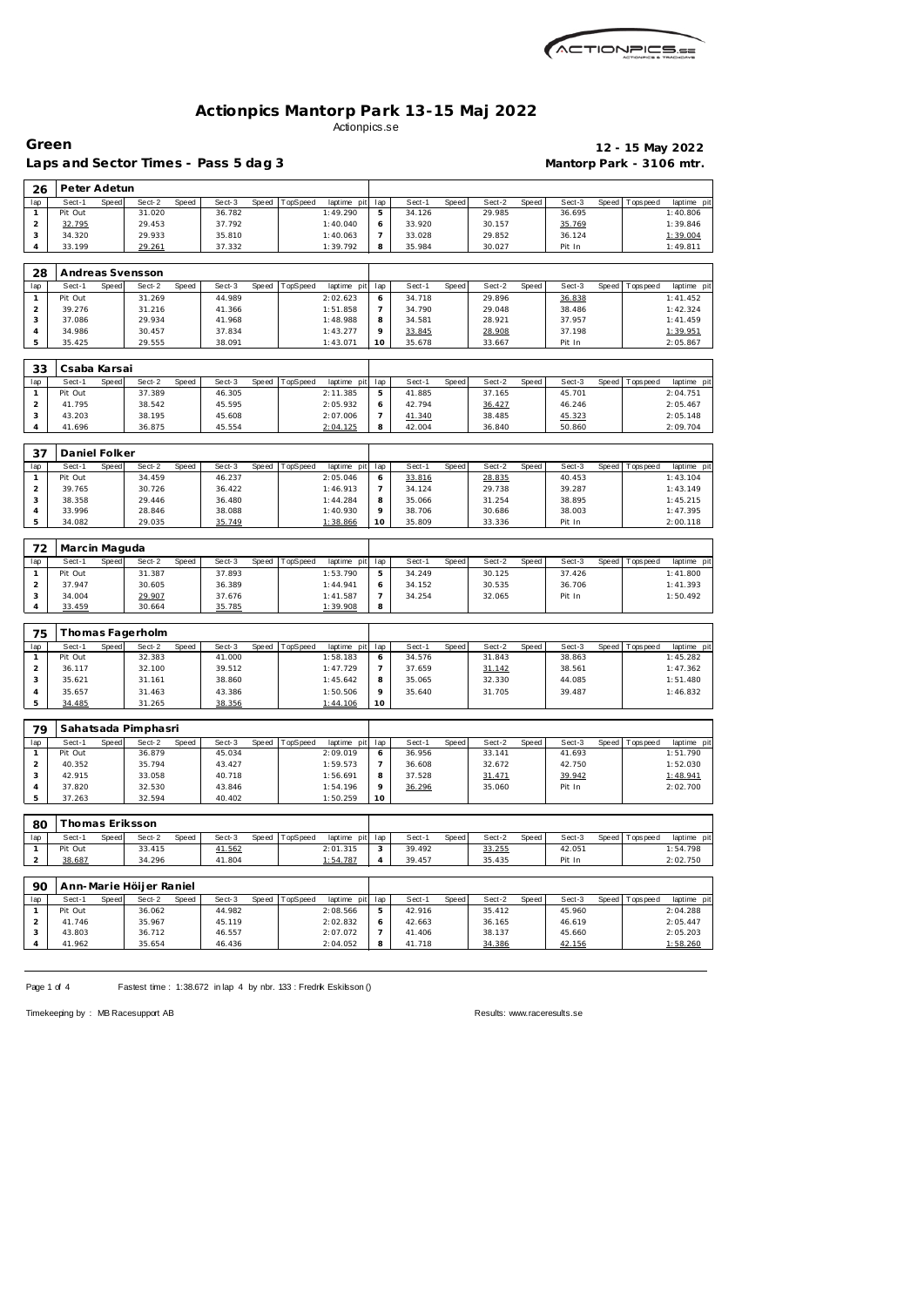

## **Actionpics Mantorp Park 13-15 Maj 2022** Actionpics.se

| Green          |              |           |        |       |                                     |       |          |             |     |        |       |        |       |                          | 12 - 15 May 2022 |            |
|----------------|--------------|-----------|--------|-------|-------------------------------------|-------|----------|-------------|-----|--------|-------|--------|-------|--------------------------|------------------|------------|
|                |              |           |        |       | aps and Sector Times - Pass 5 dag 3 |       |          |             |     |        |       |        |       | Mantorp Park - 3106 mtr. |                  |            |
| 111            | Chris Janbaz |           |        |       |                                     |       |          |             |     |        |       |        |       |                          |                  |            |
| lap            | Sect-1       | Speed     | Sect-2 | Speed | Sect-3                              | Speed | TopSpeed | laptime pit | lap | Sect-1 | Speed | Sect-2 | Speed | Sect-3                   | Speed Topspeed   | laptime pi |
|                | Pit Out      |           | 32.235 |       | 43.409                              |       |          | 2:00.923    | 6   | 34.517 |       | 29.448 |       | 37.227                   |                  | 1:41.192   |
| 2              | 36.689       |           | 30.789 |       | 37.494                              |       |          | 1:44.972    |     | 36.141 |       | 30.181 |       | 36.945                   |                  | 1:43.267   |
| 3              | 35.266       |           | 30.438 |       | 37.248                              |       |          | 1:42.952    | 8   | 35.872 |       | 30.241 |       | 37.295                   |                  | 1:43.408   |
| $\overline{4}$ | 33.637       |           | 30.834 |       | 40.939                              |       |          | 1:45.410    | 9   | 37.368 |       | 30.373 |       | 36.689                   |                  | 1:44.430   |
| 5              | 36.535       |           | 30.567 |       | 36.784                              |       |          | 1:43.886    | 10  | 33.630 |       | 35.876 |       | Pit In                   |                  | 1:59.606   |
|                |              |           |        |       |                                     |       |          |             |     |        |       |        |       |                          |                  |            |
|                | .            | $- \cdot$ |        |       |                                     |       |          |             |     |        |       |        |       |                          |                  |            |

| 115 | Niclas Eisner |       |        |       |        |       |                      |             |     |        |       |        |       |        |       |            |             |
|-----|---------------|-------|--------|-------|--------|-------|----------------------|-------------|-----|--------|-------|--------|-------|--------|-------|------------|-------------|
| lap | Sect-1        | Speed | Sect-2 | Speed | Sect-3 | Speed | opSpeed <sup>-</sup> | laptime pit | lap | Sect-1 | Speed | Sect-2 | Speed | Sect-3 | Speed | Tops pee d | laptime pit |
|     | Pit Out       |       | 35.284 |       | 41.925 |       |                      | 1:58.153    |     | 34.851 |       | 32.935 |       | 38.895 |       |            | 1:46.681    |
|     | 39.538        |       | 33.755 |       | 41.372 |       |                      | 1:54.665    |     | 36.198 |       | 31.716 |       | 42.445 |       |            | 1:50.359    |
|     | 35.439        |       | 32.189 |       | 42.331 |       |                      | 1:49.959    |     | 39.005 |       | 31.497 |       | 39.508 |       |            | 1:50.010    |
|     | 36.270        |       | 32.670 |       | 40.990 |       |                      | 1:49.930    |     | 34.269 |       | 31.137 |       | 38.868 |       |            | 1:44.274    |
|     | 35.492        |       | 31.854 |       | 39.380 |       |                      | 1:46.726    | 10  |        |       |        |       |        |       |            |             |

| 118 | Eric Holm |       |        |       |        |       |          |                 |        |       |        |       |        |                   |             |
|-----|-----------|-------|--------|-------|--------|-------|----------|-----------------|--------|-------|--------|-------|--------|-------------------|-------------|
| lap | Sect-1    | Speed | Sect-2 | Speed | Sect-3 | Speed | TopSpeed | laptime pit lap | Sect-1 | Speed | Sect-2 | Speed | Sect-3 | Speed   Tops peed | laptime pit |
|     | Pit Out   |       | 32.283 |       | 43.729 |       |          | 2:00.534        | 38.692 |       | 32.466 |       | 40.306 |                   | 1:51.464    |
|     | 39.887    |       | 35.542 |       | 43.843 |       |          | 1:59.272        | 37.914 |       | 32.642 |       | 41.659 |                   | 1:52.215    |
|     | 40.022    |       | 32.007 |       | 40.182 |       |          | 1:52.211        | 36.182 |       | 31.997 |       | 42.128 |                   | 1:50.307    |
|     | 35.449    |       | 30.882 |       | 40.454 |       |          | 1:46.785        | 39.291 |       | 33.000 |       | 42.642 |                   | 1:54.933    |

| 120 |         | Fredrik Söderlund        |                 |                             |    |                 |                 |                   |                          |
|-----|---------|--------------------------|-----------------|-----------------------------|----|-----------------|-----------------|-------------------|--------------------------|
| lap | Sect-1  | Sect-2<br>Speed<br>Speed | Sect-3<br>Speed | laptime pit lap<br>TopSpeed |    | Sect-1<br>Speed | Sect-2<br>Speed | Sect-3<br>Speed I | Tops peed<br>laptime pit |
|     | Pit Out | 31.236                   | 38.043          | 1:46.021                    |    | 39.307          | 30.257          | 38.288            | 1:47.852                 |
|     | 34.552  | 30.211                   | 38.646          | 1:43.409                    |    | 37.959          | 31.414          | 38.590            | 1:47.963                 |
|     | 34.845  | 30.448                   | 38.338          | 1:43.631                    |    | 34.748          | 31.301          | 38.474            | 1:44.523                 |
|     | 35.512  | 30.246                   | 38.721          | 1:44.479                    |    | 38.171          | 30.916          | 38.135            | 1:47.222                 |
|     | 35.605  | 30.323                   | 43.462          | 1:49.390                    | 10 | 35.091          | 33.997          | Pit In            | 2:01.026                 |

| 125 | Harun Oruc |              |        |       |        |       |          |                 |         |        |              |        |       |        |       |           |                 |
|-----|------------|--------------|--------|-------|--------|-------|----------|-----------------|---------|--------|--------------|--------|-------|--------|-------|-----------|-----------------|
| lap | Sect-1     | <b>Speed</b> | Sect-2 | Speed | Sect-3 | Speed | TopSpeed | laptime pit lap |         | Sect-1 | <b>Speed</b> | Sect-2 | Speed | Sect-3 | Speed | Tops peed | laptime pit     |
|     | Pit Out    |              | 33.689 |       | 42.971 |       |          | 1:59.751        |         | 42.014 |              | 30.388 |       | 40.391 |       |           | 1:52.793        |
|     | 39.530     |              | 31.406 |       | 41.068 |       |          | 1:52.004        | $\circ$ | 37.963 |              | 29.960 |       | 40.616 |       |           | <u>1:48.539</u> |
|     | 38.582     |              | 30.901 |       | 40.636 |       |          | 1:50.119        |         | 38.282 |              | 31.936 |       | 40.341 |       |           | 1:50.559        |
|     | 38.636     |              | 31.113 |       | 45.159 |       |          | 1:54.908        | 8       | 38.571 |              | 31.026 |       | Pit In |       |           | 2:02.138        |

| 128 | ovisa André |       |        |       |        |       |          |                 |   |        |              |        |              |        |                 |             |
|-----|-------------|-------|--------|-------|--------|-------|----------|-----------------|---|--------|--------------|--------|--------------|--------|-----------------|-------------|
| lap | Sect-1      | Speed | Sect-2 | Speed | Sect-3 | Speed | TopSpeed | laptime pit lap |   | Sect-1 | <b>Speed</b> | Sect-2 | <b>Speed</b> | Sect-3 | Speed Tops peed | laptime pit |
|     | Pit Out     |       | 34.884 |       | 44.391 |       |          | 2:03.378        | 5 | 38.752 |              | 35.941 |              | 43.845 |                 | 1:58.538    |
|     | 37.969      |       | 35.787 |       | 43.567 |       |          | 1:57.323        | Ô | 39.762 |              | 36.765 |              | 44.988 |                 | 2:01.515    |
|     | 38.979      |       | 36.501 |       | 44.665 |       |          | 2:00.145        |   | 39.024 |              | 36.281 |              | 42.702 |                 | 1:58.007    |
|     | 40.596      |       | 35.520 |       | 45.197 |       |          | 2:01.313        | 8 | 38.670 |              | 38.342 |              | Pit In |                 | 2:17.426    |

| 130 | For Gullberg |       |        |       |        |       |          |             |         |        |       |        |       |        |       |           |             |
|-----|--------------|-------|--------|-------|--------|-------|----------|-------------|---------|--------|-------|--------|-------|--------|-------|-----------|-------------|
| lap | Sect-1       | Speed | Sect-2 | Speed | Sect-3 | Speed | TopSpeed | laptime pit | lap     | Sect-  | Speed | Sect-2 | Speed | Sect-3 | Speed | Tops peed | laptime pit |
|     | Pit Out      |       | 35.586 |       | 40.743 |       |          | 1:57.819    |         | 41.046 |       | 29.811 |       | 37.037 |       |           | 1:47.894    |
|     | 37.716       |       | 30.969 |       | 37.607 |       |          | 1:46.292    |         | 38.038 |       | 29.346 |       | 37.747 |       |           | 1:45.131    |
| - 0 | 34.337       |       | 29.945 |       | 38.507 |       |          | 1:42.789    | 8       | 33.250 |       | 31.067 |       | 40.713 |       |           | 1:45.030    |
|     | 33.939       |       | 28.924 |       | 36.863 |       |          | 1:39.726    | $\circ$ | 34.460 |       | 29.393 |       | 36.553 |       |           | 1:40.406    |
|     | 33.987       |       | 29.487 |       | 36.762 |       |          | 1:40.236    | 10      | 33.418 |       | 31.748 |       | Pit In |       |           | 2:02.995    |

| 131        |                    |              | Niklas Fredriksson     |              |                        |       |                  |                 |         |                        |               |                    |              |                        |       |                 |              |
|------------|--------------------|--------------|------------------------|--------------|------------------------|-------|------------------|-----------------|---------|------------------------|---------------|--------------------|--------------|------------------------|-------|-----------------|--------------|
| lap        | Sect-1             | Speed        | Sect-2                 | Speed        | Sect-3                 | Speed | TopSpeed         | laptime pit     | lap     | Sect-1                 | Speed         | Sect-2             | Speed        | Sect-3                 | Speed | Topspeed        | laptime pit  |
|            | Pit Out            |              | 37.725                 |              | 44.464                 |       |                  | 2:08.137        | O       | 39.274                 |               | 32.468             |              | 41.792                 |       |                 | 1:53.534     |
|            | 41.685             |              | 35.350                 |              | 42.713                 |       |                  | 1:59.748        |         | 40.093                 |               | 30.215             |              | 43.633                 |       |                 | 1:53.941     |
|            | 40.079             |              | 30.970                 |              | 42.473                 |       |                  | 1:53.522        | 8       | 39.373                 |               | 33.232             |              | 42.290                 |       |                 | 1:54.895     |
|            | 39.751             |              | 31.569                 |              | 43.076                 |       |                  | 1:54.396        | $\circ$ | 39.123                 |               | 33.106             |              | Pit In                 |       |                 | 2:13.506     |
|            | 39.392             |              | 31.568                 |              | 42.480                 |       |                  | 1:53.440        | 10      |                        |               |                    |              |                        |       |                 |              |
|            |                    |              |                        |              |                        |       |                  |                 |         |                        |               |                    |              |                        |       |                 |              |
| 132        |                    |              | Oscar Andreasson       |              |                        |       |                  |                 |         |                        |               |                    |              |                        |       |                 |              |
| $\sqrt{2}$ | $C_{\text{out}}$ 1 | <b>Coood</b> | $C_{\alpha\alpha}$ + 2 | <b>Coood</b> | $C_{\alpha\alpha}$ + 2 |       | Connad TonConnad | lontime nit lon |         | $C_{\alpha\alpha}$ + 1 | <b>Connad</b> | $C_{\text{out}}$ 2 | <b>Coood</b> | $C_{\alpha\alpha}$ + 2 |       | Connad Toppnood | lontimo nitl |

| lap | Speed<br>Sect-1 | Sect-2<br>Speed | Sect-3 | Speed TopSpeed<br>laptime pit lap | Speed<br>Sect-1 | Sect-2<br>Speed | Sect-3 | Speed Tops peed<br>laptime pit |
|-----|-----------------|-----------------|--------|-----------------------------------|-----------------|-----------------|--------|--------------------------------|
|     | Pit Out         | 35.452          | 43.554 | 2:03.436                          | 34.754          | 31.377          | 37.044 | 1:43.175                       |
|     | 37.769          | 33.004          | 37.712 | 1:48.485                          | 36.872          | 31.369          | 38.748 | 1:46.989                       |
|     |                 |                 |        |                                   |                 |                 |        |                                |

Page 2 of 4 Fastest time : 1:38.672 in lap 4 by nbr. 133 : Fredrik Eskilsson ()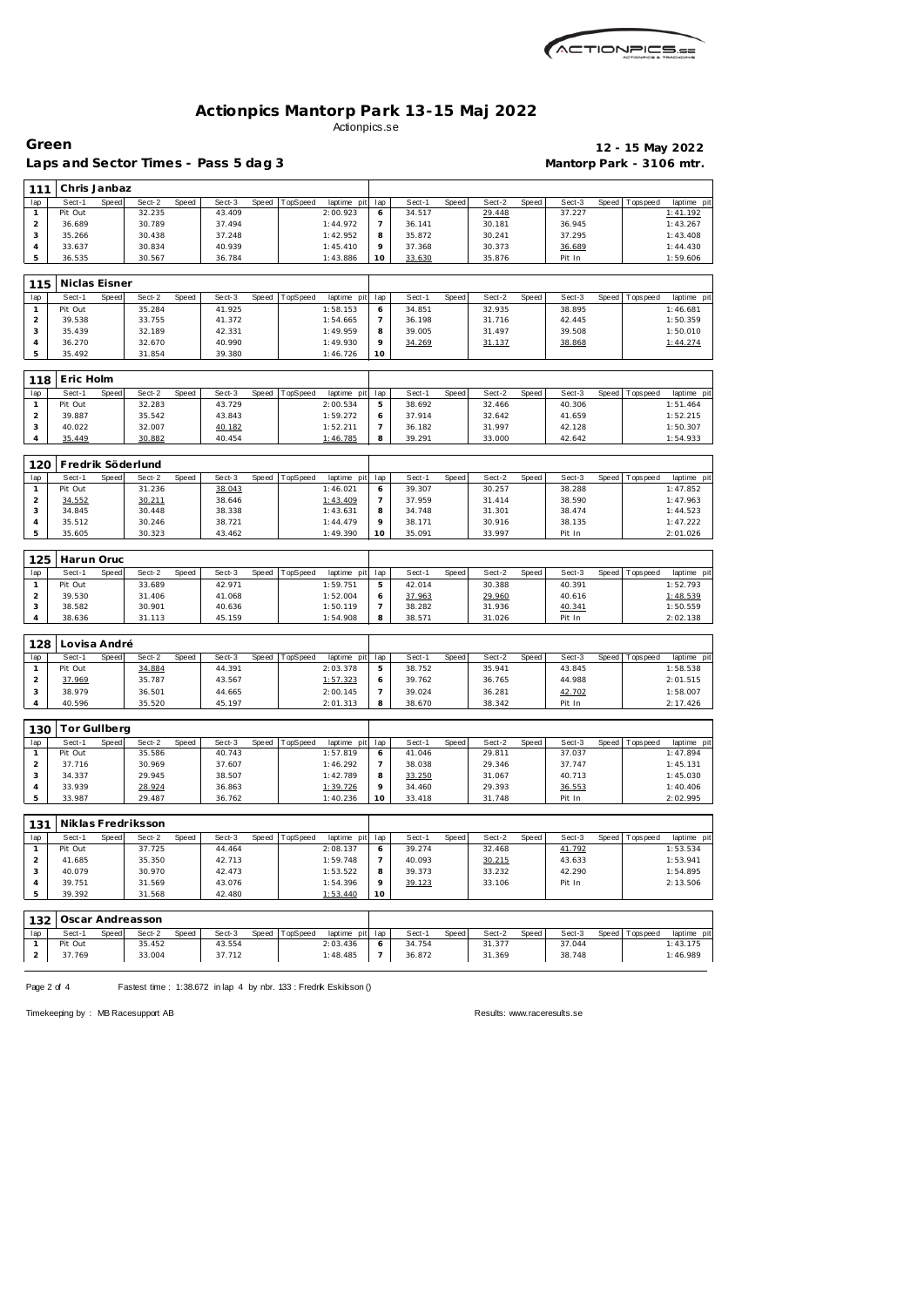

## **Actionpics Mantorp Park 13-15 Maj 2022** Actionpics.se

|                                | Green                    |       |                                      |       |                  |       |          |                         |                     |                  |       |                  |       |                          |       | 12 - 15 May 2022 |                         |
|--------------------------------|--------------------------|-------|--------------------------------------|-------|------------------|-------|----------|-------------------------|---------------------|------------------|-------|------------------|-------|--------------------------|-------|------------------|-------------------------|
|                                |                          |       | Laps and Sector Times - Pass 5 dag 3 |       |                  |       |          |                         |                     |                  |       |                  |       | Mantorp Park - 3106 mtr. |       |                  |                         |
| 3                              | 35.803                   |       | 31.535                               |       | 38.023           |       |          | 1:45.361                | 8                   | 34.524           |       | 31.899           |       | 36.605                   |       |                  | 1:43.028                |
| $\overline{4}$                 | 34.870                   |       | 31.853                               |       | 37.058           |       |          | 1:43.781                | 9                   | 33.696           |       | 31.762           |       | 38.007                   |       |                  | 1:43.465                |
| 5                              | 35.009                   |       | 31.296                               |       | 37.588           |       |          | 1:43.893                | 10                  | 33.838           |       | 35.894           |       | Pit In                   |       |                  | 2:06.707                |
| 133                            | Fredrik Eskilsson        |       |                                      |       |                  |       |          |                         |                     |                  |       |                  |       |                          |       |                  |                         |
| lap                            | Sect-1                   | Speed | Sect-2                               | Speed | Sect-3           | Speed | TopSpeed | laptime pit             | lap                 | Sect-1           | Speed | Sect-2           | Speed | Sect-3                   | Speed | Tops pee d       | laptime pit             |
| $\mathbf{1}$                   | Pit Out                  |       | 31.067                               |       | 38.194           |       |          | 1:54.731                | 6                   | 33.933           |       | 30.456           |       | 39.695                   |       |                  | 1:44.084                |
| $\overline{2}$                 | 34.723                   |       | 30.284                               |       | 36.206           |       |          | 1:41.213                | $\overline{7}$      | 33.032           |       | 29.412           |       | 37.044                   |       |                  | 1:39.488                |
| 3<br>4                         | 34.493<br>33.284         |       | 30.891<br>29.687                     |       | 36.224<br>35.701 |       |          | 1:41.608<br>1:38.672    | 8<br>9              | 33.644<br>33.054 |       | 30.269<br>29.587 |       | 35.783<br>39.623         |       |                  | 1:39.696<br>1:42.264    |
| 5                              | 34.468                   |       | 29.631                               |       | 40.117           |       |          | 1:44.216                | 10                  | 34.125           |       | 29.476           |       | 37.383                   |       |                  | 1:40.984                |
|                                |                          |       |                                      |       |                  |       |          |                         |                     |                  |       |                  |       |                          |       |                  |                         |
| 135                            | Roger Halleröd<br>Sect-1 | Speed | Sect-2                               | Speed | Sect-3           | Speed | TopSpeed |                         | lap                 | Sect-1           | Speed | Sect-2           | Speed | Sect-3                   | Speed | Tops peed        |                         |
| lap<br>$\mathbf{1}$            | Pit Out                  |       | 31.549                               |       | 38.995           |       |          | laptime pit<br>1:56.390 | 6                   | 35.627           |       | 31.531           |       | 41.498                   |       |                  | laptime pit<br>1:48.656 |
| $\overline{2}$                 | 37.713                   |       | 32.586                               |       | 38.060           |       |          | 1:48.359                | $\overline{7}$      | 34.648           |       | 31.035           |       | 39.913                   |       |                  | 1:45.596                |
| 3                              | 34.545                   |       | 31.095                               |       | 36.772           |       |          | 1:42.412                | 8                   | 34.801           |       | 31.194           |       | 39.146                   |       |                  | 1:45.141                |
| 4                              | 36.657                   |       | 30.548                               |       | 38.084           |       |          | 1:45.289                | 9                   | 33.689           |       | 30.171           |       | 37.304                   |       |                  | 1:41.164                |
| 5                              | 34.372                   |       | 31.028                               |       | 37.393           |       |          | 1:42.793                | 10                  | 33.616           |       | 30.892           |       | Pit In                   |       |                  | 1:57.902                |
| 138                            |                          |       | Mattias Örtenblad                    |       |                  |       |          |                         |                     |                  |       |                  |       |                          |       |                  |                         |
| lap                            | Sect-1                   | Speed | Sect-2                               | Speed | Sect-3           | Speed | TopSpeed | laptime pit             | lap                 | Sect-1           | Speed | Sect-2           | Speed | Sect-3                   | Speed | T ops pee d      | laptime pit             |
| $\mathbf{1}$                   | Pit Out                  |       | 38.233                               |       | 45.582           |       |          | 2:09.609                | 6                   | 38.433           |       | 34.575           |       | 43.530                   |       |                  | 1:56.538                |
| $\overline{2}$                 | 42.094                   |       | 37.049                               |       | 44.376           |       |          | 2:03.519                | $\overline{7}$      | 38.646           |       | 34.859           |       | 42.819                   |       |                  | 1:56.324                |
| 3<br>4                         | 40.146<br>39.542         |       | 35.140<br>35.916                     |       | 43.543<br>44.011 |       |          | 1:58.829<br>1:59.469    | 8<br>9              | 38.637<br>39.114 |       | 34.734<br>38.741 |       | 42.739<br>Pit In         |       |                  | 1:56.110<br>2:10.888    |
| 5                              | 39.432                   |       | 36.060                               |       | 43.482           |       |          | 1:58.974                | 10                  |                  |       |                  |       |                          |       |                  |                         |
|                                |                          |       |                                      |       |                  |       |          |                         |                     |                  |       |                  |       |                          |       |                  |                         |
| 139                            | Thomas Sestan            |       |                                      |       |                  |       |          |                         |                     |                  |       |                  |       |                          |       |                  |                         |
| lap<br>$\mathbf{1}$            | Sect-1<br>Pit Out        | Speed | Sect-2<br>32.518                     | Speed | Sect-3<br>45.651 | Speed | TopSpeed | laptime pit<br>2:03.705 | lap<br>6            | Sect-1<br>38.328 | Speed | Sect-2<br>32.606 | Speed | Sect-3<br>41.789         | Speed | Tops pee d       | laptime pit<br>1:52.723 |
| $\overline{2}$                 | 42.234                   |       | 32.516                               |       | 44.043           |       |          | 1:58.793                | $\overline{7}$      | 39.057           |       | 32.287           |       | 41.728                   |       |                  | 1:53.072                |
| 3                              | 40.326                   |       | 31.526                               |       | 40.633           |       |          | 1:52.485                | 8                   | 39.239           |       | 31.285           |       | 41.726                   |       |                  | 1:52.250                |
| 4                              | 37.126                   |       | 32.719                               |       | 40.477           |       |          | 1:50.322                | 9                   | 38.667           |       | 33.830           |       | 1:01.752                 |       |                  | 2:14.249                |
| 5                              | 39.589                   |       | 32.165                               |       | 42.200           |       |          | 1:53.954                | 10                  |                  |       |                  |       |                          |       |                  |                         |
| 143                            |                          |       | Rostislav Dragostinov                |       |                  |       |          |                         |                     |                  |       |                  |       |                          |       |                  |                         |
| lap                            | Sect-1                   | Speed | Sect-2                               | Speed | Sect-3           | Speed | TopSpeed | laptime pit             | lap                 | Sect-1           | Speed | Sect-2           | Speed | Sect-3                   | Speed | Tops peed        | laptime pit             |
| $\mathbf{1}$                   | Pit Out                  |       |                                      |       |                  |       |          |                         |                     |                  |       |                  |       |                          |       |                  |                         |
| $\overline{2}$                 |                          |       | 33.401                               |       | 42.578           |       |          | 2:01.489                | 6                   | 34.797           |       | 30.190           |       | 37.536                   |       |                  | 1:42.523                |
|                                | 36.740                   |       | 30.534                               |       | 38.908           |       |          | 1:46.182                | $\overline{7}$      | 37.618           |       | 30.804           |       | 38.653                   |       |                  | 1:47.075                |
| 3                              | 34.553                   |       | 29.499                               |       | 38.086           |       |          | 1:42.138                | 8                   | 35.232           |       | 30.049           |       | 37.108                   |       |                  | 1:42.389                |
| 4                              | 35.723                   |       | 32.330                               |       | 43.099           |       |          | 1:51.152                | 9<br>10             | 34.802           |       | 30.187           |       | 38.483                   |       |                  | 1:43.472                |
| 5                              | 36.448                   |       | 31.710                               |       | 38.258           |       |          | 1:46.416                |                     | 35.243           |       | 34.270           |       | Pit In                   |       |                  | 2:06.667                |
| 144                            | Simon Kaijser            |       |                                      |       |                  |       |          |                         |                     |                  |       |                  |       |                          |       |                  |                         |
| lap                            | Sect-1                   | Speed | Sect-2                               | Speed | Sect-3           | Speed | TopSpeed | laptime pit             | lap                 | Sect-1           | Speed | Sect-2           | Speed | Sect-3                   | Speed | Tops pee d       |                         |
| $\mathbf{1}$                   | Pit Out                  |       | 35.314                               |       | 46.293           |       |          | 2:06.780                | 4                   | 38.765           |       | 31.802           |       | 42.943                   |       |                  | 1:53.510                |
| $\overline{2}$                 | 39.657                   |       | 33.506                               |       | 41.990           |       |          | 1:55.153                | 5                   | 40.117           |       | 35.490           |       | Pit In                   |       |                  | 2:10.753                |
| 3                              | 39.232                   |       | 32.278                               |       | 41.768           |       |          | 1:53.278                | 6                   |                  |       |                  |       |                          |       |                  | laptime pit             |
| 532                            | Ludde Östlund            |       |                                      |       |                  |       |          |                         |                     |                  |       |                  |       |                          |       |                  |                         |
| lap                            | Sect-1                   | Speed | Sect-2                               | Speed | Sect-3           | Speed | TopSpeed | laptime pit             | lap                 | Sect-1           | Speed | Sect-2           | Speed | Sect-3                   | Speed | Topspeed         | laptime pit             |
| $\mathbf{1}$                   | Pit Out                  |       | 37.660                               |       | 46.560           |       |          | 2:13.681                | 5                   | 35.998           |       | 33.899           |       | 39.712                   |       |                  | 1:49.609                |
| $\overline{a}$                 | 39.546                   |       | 35.007                               |       | 42.094           |       |          | 1:56.647                | 6                   | 37.518           |       | 33.970           |       | 40.236                   |       |                  | 1:51.724                |
| 3<br>4                         | 36.794<br>36.086         |       | 34.355<br>34.053                     |       | 40.907<br>40.708 |       |          | 1:52.056<br>1:50.847    | 7<br>8              | 36.331<br>35.773 |       | 34.603<br>34.074 |       | 39.843<br>41.400         |       |                  | 1:50.777<br>1:51.247    |
|                                |                          |       |                                      |       |                  |       |          |                         |                     |                  |       |                  |       |                          |       |                  |                         |
| 538                            |                          |       | Cherylee Kejonen                     |       |                  |       |          |                         |                     |                  |       |                  |       |                          |       |                  |                         |
| lap                            | Sect-1                   | Speed | Sect-2                               | Speed | Sect-3           | Speed | TopSpeed | laptime pit             | lap                 | Sect-1           | Speed | Sect-2           | Speed | Sect-3                   | Speed | Tops pee d       | laptime pit             |
| $\mathbf{1}$<br>$\overline{2}$ | Pit Out<br>39.342        |       | 38.507<br>36.012                     |       | 44.906<br>45.136 |       |          | 2:08.618<br>2:00.490    | 5<br>6              | 37.290<br>37.633 |       | 33.179<br>33.669 |       | 41.619<br>40.883         |       |                  | 1:52.088<br>1:52.185    |
| 3<br>4                         | 41.001<br>37.308         |       | 34.064<br>33.119                     |       | 41.144<br>40.972 |       |          | 1:56.209<br>1:51.399    | $\overline{7}$<br>8 | 39.406           |       | 38.693           |       | Pit In                   |       |                  | 2:02.181                |

Page 3 of 4 Fastest time : 1:38.672 in lap 4 by nbr. 133 : Fredrik Eskilsson ()